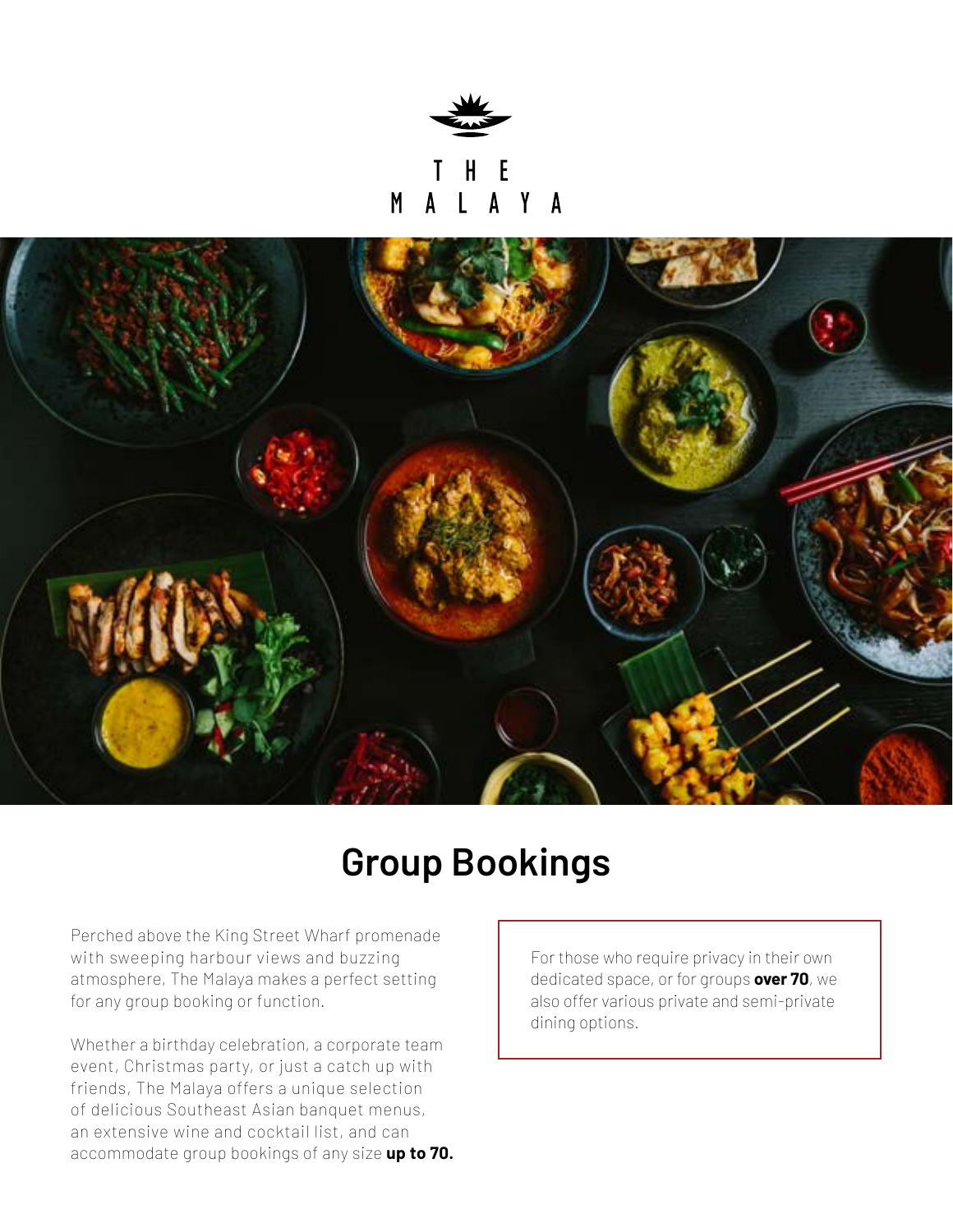









### **Menu**

The Malaya has been serving Sydneysiders our unique range of Nonya and Southeast Asian cuisine since 1963.

Today our menu incorporates a range of new and old. Original 1963 signature dishes such as our laksa and Malaya curries remain unaltered in their original forms, while our menu also includes a wide range of dishes developed throughout our history that showcase aromatic and spice-driven Malaysian, Singaporean, Indonesian and Southern Chinese flavours, including a spectacular range of seafood dishes that reflect our waterfront location.

### *Our menu is designed to be shared and is delivered to the centre of the table for guests to enjoy all the dishes on offer.*

We have a range of banquet set menu options, each carefully selected by our team to provide guests with a balanced experience of our menu while catering to a range of different tastes and chilli tolerances.

If your function has 10 guests or more you will be required to preselect one of our banquet menu options. Alternatively, a member of our team would be happy to assist you in putting together a personalised banquet menu to your own tastes.

With 24 hours' notice we can also offer live seafood options such as mud crab, lobster, or pipis.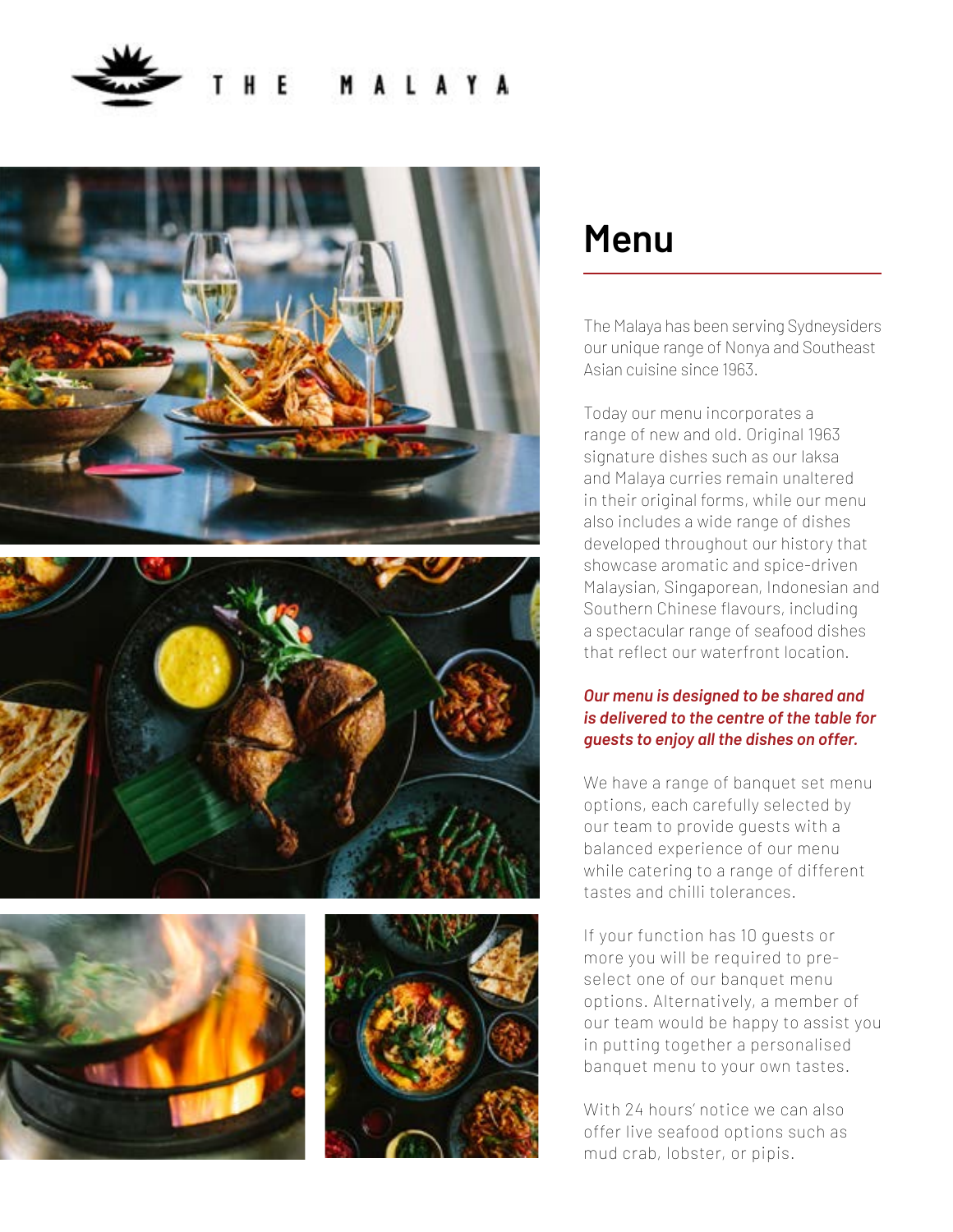



### **Dessert**

We have a selection of petit fours and Southeast Asian inspired desserts available a la carte. A \$10 dessert and coffee supplement can also be preordered for any group booking.

Guests are also welcome to bring their own cake, or have it delivered for their function at no cost. However, please advise us in advance if you wish to do so.

**Please note that we do not have the facilities to store ice cream cakes.**

## **Drinks**

The Malaya has an extensive wine and cocktail list designed to complement the diverse and intense flavours combinations of our cuisine while leaving options for all tastes.

Our wine list features a comprehensive selection of domestic and imported wines, covering all styles, but curated with an emphasis on fresh and vibrant whites and reds that best compliment our food. Our team will always be happy to guide you towards an option, whatever your tastes.

#### *We also offer a cellar list that contains a range of aged premium wines and other rare and wonderful gems.*

Our bar team have also created a unique range of vibrant fruit-based cocktails that reflect the tropical origins and flavours of our cuisine, such as our signature passionfruit, lychee and vodka Malayatini. However, with a full bar of spirits, our trained cocktail barmen can also offer a full range of classic cocktails.

To ensure availability, and so that you can relax on the day, you are welcomed to pre-select from our wine list ahead of your function. Our functions team can happily liaise with you regarding your selection. Please note: up to 1 week's notice may be required to ensure availability of some wines.

*Alternatively we have two beverage package options available to groups of 18 guests or more.*